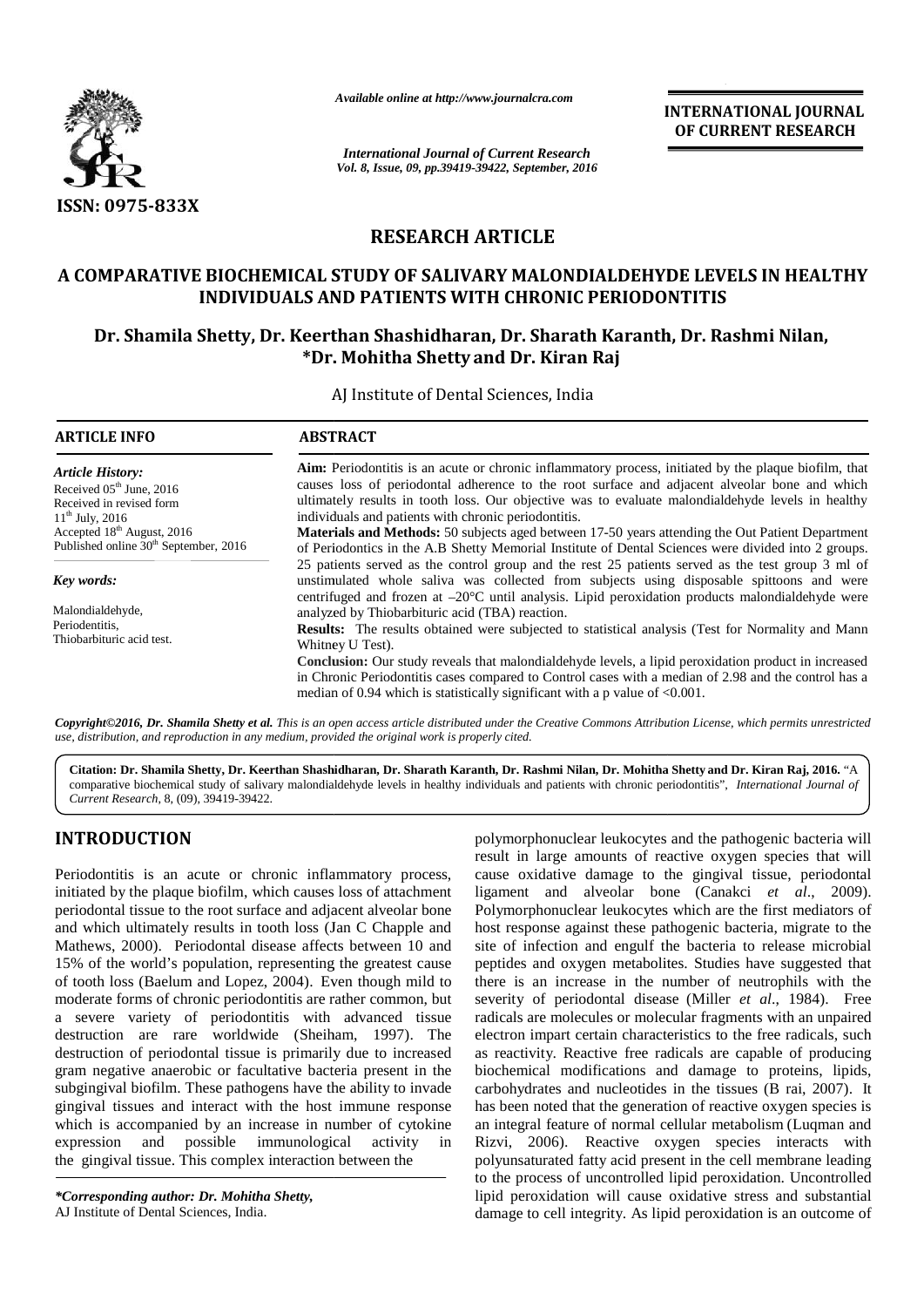oxidative stress, many markers have been used to screen this process. Malondialdehyde is usually the principal and most established product of PUFA peroxidation showed to increase following oxidative stress (Del Rio *et al*., 2005). Malondialdehyde is one of the many end product with low molecular weight due to lipid peroxidation and is most often measured as the index of peroxidation (de Zwart *et al*., 1999). Saliva has always been an important physiologic fluid for experiments and research. This reason for this is because Saliva as whole contains a high mixture of substances with complex nature. It also has certain amounts of blood and its products, serum, serum products, gingival fluid, electrolytes, epithelial and also immune cells, few micro organisms, some bronchial products and other foreign substances (Schenkels *et al*., 1995). So, it widely is used in the diagnosis of several systemic diseases, oral diseases and assessment of the severity of some illness. Saliva has also been used as a diagnostic tool for periodontal diseases. We can assess the extent of tissue damage in a diseased patient by measuring the concentration of lipid peroxidation products (Streckfus and Bigler, 2002; Bardow *et al*., 2001; Ozmeric, 2004). In this study, we have tried to determine the levels of malondialdehyde, by analyzing the status of lipid peroxidation as the level of (thiobarbituric acid reactive substances) in the unstimulated saliva of patients with Chronic Periodontitis and Healthy subjects volunteers. The aim of this study was to evaluate the level of malondialdehyde in the saliva of patients with Chronic Periodontitis by comparing with normal healthy individuals.

# **MATERIALS AND METHODS**

Ethical clearance was obtained from the Institutional Ethics Committee, A.B Shetty Institute of dental Science,Mangalore (Ref.No. ABSM/EC/4/2012), Mangalore, Karnataka, India and informed consent was obtained from each research participant. 50 subjects aged between 17-50 years attending the Out Patient Department of Periodontics in the A.B Shetty Memorial Institute of Dental Sciences were divided into 2 groups. Among them, about 25 patients served as the control group and the rest 25 patients served as the test group from whom about 3 ml of unstimulated whole saliva was collected using disposable spittoons and were centrifuged and frozen at –20°C until analysis.

# **Inclusion Criteria**

- Subject should have at least 20 or more teeth.
- Subjects who have attachment loss of >4mm in at least 30% sites.
- Radiographic evidence of bone loss in more than 30% of sites involved.
- Gingival index  $\langle 1 \rangle$  and plaque index  $\langle 1 \rangle$  for healthy individuals

# **Exclusion Criteria**

- Use of NSAIDs or Anti Microbial Drugs or Mouthwash within a 3 month period before the study commences.
- Periodontal Therapy in the previous 6 months.
- Pregnant and lactating women.
- Smokers and tobacco chewers

### **Screening examination**

- Medical history and dental history
- Probing depth
- Gingival index (Loe and Silness)
- Plaque index (Silness Loe and Silness)

### **Clinical measurement**

The periodontal status of the subjects was determined by measuring the probing depth, and recording gingival index (Loe and Silness), plaque index (Silness and Loe and).

### **Determining pocket depth**

Probing pocket depth is the distance between the base of the pocket and the gingival margin. Williams graduated periodontal probe is inserted parallel to the vertical axis of the tooth and walked circumferentially around surfaces of each tooth to detect deepest areas of penetration (Madianos *et al*., 2005; Page R kornman, 2000; Chapple *et al*., 2007; Panjamurthy *et al*., 2005; Cenk Faith Canakci *et al*., 2009; Akalin *et al*., 2007; Tsai *et al*., 2005; Panjamurthy *et al*., 2005; Garg *et al*., 2006; Taghreed *et al*., 2009; Khalili JBiloklytska, 2008; Newman *et al*., 2006).

### **Assessment of gingival inflammation**

The Gingival Index (GI) as described by Loe H and Silness P in 1963 was recorded

### **The scoring criteria was as follows**

0-Absence of inflammation/normal gingival, 1- Mild inflammation, slight change in colour, slight edema; no bleeding on Probing, 2- Moderate inflammation; moderate glazing, redness, edema and hypertrophy, bleeding on probing, 3- Severe inflammation; marked redness and hypertrophy ulceration tendency to spontaneous bleeding (Löe, 1967).

### **Assessment of plaque**

The plaque index as described by Silness P and Loe H was recorded with the scoring criteria as follows. "O"- Gingival area of the tooth surface is free of plaque, 1- A film of plaque adhering to the free gingival margin and adjacent area of the tooth, which can be recognized by passing a probe across the tooth surface, 2- Thin to moderate accumulation of soft deposits within the gingival pocket or on the tooth and gingival margin, which can be seen with naked eye and 3- Abundance of soft matter within the gingival pocket and or on the tooth surface and gingival margin (Löe, 1967).

### **Collection of saliva**

Subjects will was adviced not to eat or drink 1 hour prior to the sample collection and 3ml of unstimulated whole saliva was collected. Collected sample was sent immediately for biochemical analysis.

### **Biochemical analysis**

It was done to detect the levels of malondialdehyde by using following reagents

- Tri chloro acetic acid (TCA)-(CH3COOCl3)
- 2-Thiobarbituric acid (TBA)-(C4H4N2O2S)
- Hydrochloric acid (HCl)
- Malonaldehyde bis (dimethyl acetal)  $(C7H16O4)$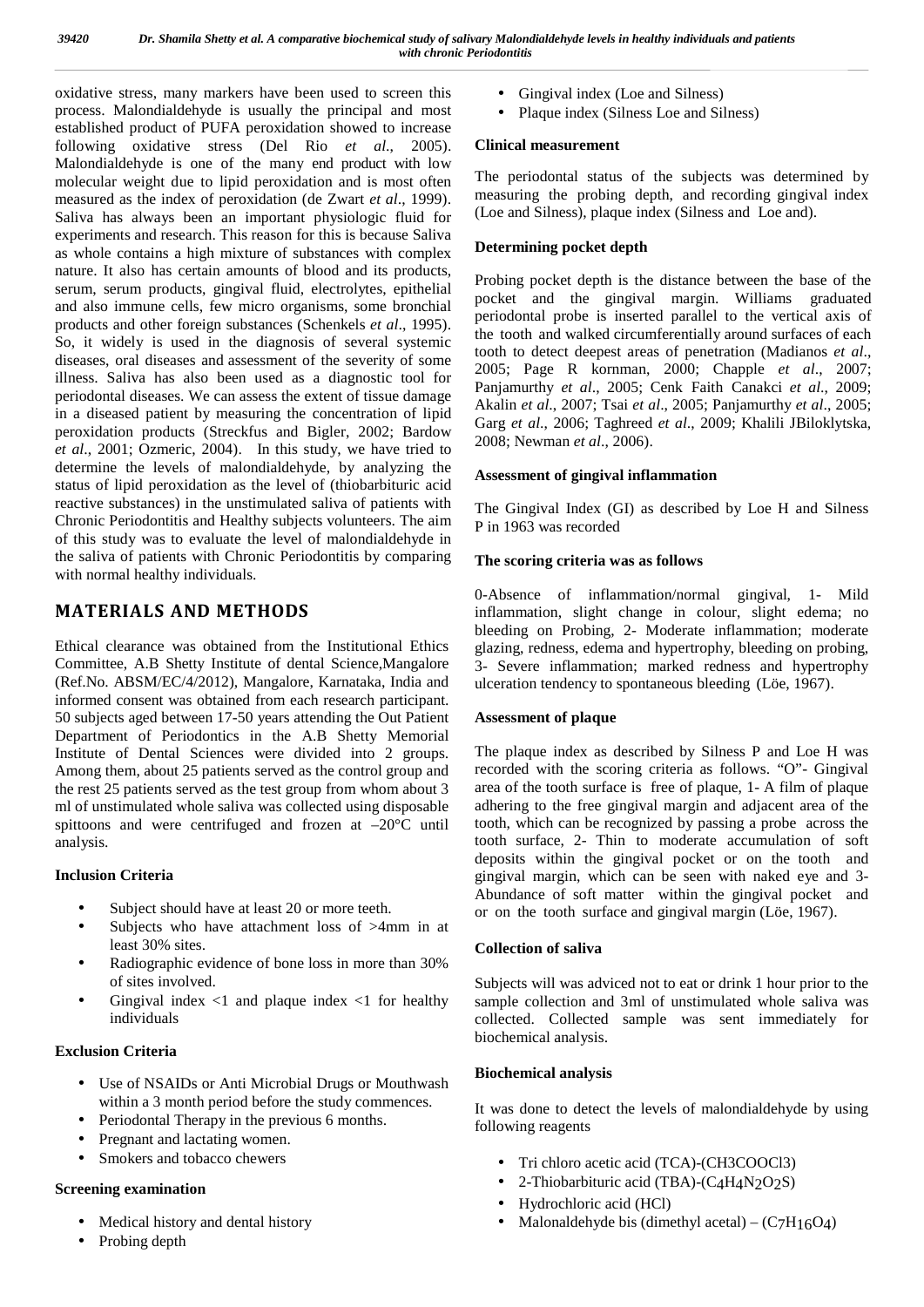#### **Table 1. Test for Normality**

| Groups                | <b>Statistic</b> | Shapiro-Wilk (Df) | Significance |  |
|-----------------------|------------------|-------------------|--------------|--|
| Control               | .855             | 25                | .002         |  |
| Chronic periodontitis | 924              | 25                | 064          |  |

**Table 2. Comparison of the MDA Levels in control and cases of Chronic Periodontitis**

|                       | N  |          |          |       | Percentiles |       |                |                                   |                   |          |                                   |
|-----------------------|----|----------|----------|-------|-------------|-------|----------------|-----------------------------------|-------------------|----------|-----------------------------------|
|                       |    | Minimu-m | Maximu-m | 25    | media-n     | 75    | Mea-n<br>Ran-k | Mann-<br>Whitney<br><b>U</b> Test | Wilcoxo-n<br>Test | Z Test   | Exact Sig.<br>(2-tailed<br>value) |
| Control               | 25 | 0.66     | .46      | 0.82  | 0.94        | 0.975 | 13             |                                   |                   |          | < 0.001                           |
| Chronic Periodontitis | 25 | 1.93     | 3.98     | 2.225 | 2.98        | 3.4   | 38             | 0.000                             | 325.000           | $-6.065$ |                                   |

n- Number of Samples, Mann Whitney U Test. p<0.001- Statistical significant



**Fig 1. Comparison of the MDA Levels in control and cases of Chronic Periodontitis, Mann Whitney U Test**

#### **Sample Preparation**

Saliva is diluted to 500µL with distilled water. To the diluted sample 1mL of TCA-TBA-HCl reagent is added. The samples are kept in boiling water bath for 15 minutes. The reaction mixture is cooled and centrifuged. The supernatant is taken and the optical density of the pink colour formed is read at unfiltra<br>535nm The concentration of malondialdehyde in the sample is These 535nm. The concentration of malondialdehyde in the sample is got by plotting the obtained absorbance against the standard graph. The optical density of the pink colour formed is directly proportional to the concentration of malondialdehyde in the given sample (Buege and Aust, 1978).

#### **Statistics**

The results obtained were subjected to statistical analysis by "Test for Normality" and "Mann Whitney U Test"

### **RESULTS**

Mann Whitney U Test which clearly indicates that there is a significant higher level of malondialdehyde in generalized chronic periodontitis patients with a median of  $2.98$  (p $<0.001$ ) when compared to control with a median of median of 0.94 which is very significant.

#### **DISCUSSION**

Inflammation represents the response of living mammalian tissue to a noxious stimulus. Inflammation is dependent upon the humoral and cellular activity against the stimulus. The cellular inflammation is characterized by increase in the tissue infiltration of polymorphonuclear leukocytes and monocytes. polymorphonuclear leukocytes and monocytes transmigrate from the endothelium in the extra cellular matrix and subsequently help in the phagocytosis either by O2 dependants or O<sub>2</sub> independent mechanism. Periodontal disease is an inflammatory condition caused by infectious stimuli which colonizes in the sub gingival area. It is well understood from the models of pathogens of periodontitis that the gram negative bacteria causes tissue destruction either directly by the toxic products or indirectly through molecular species like reactive oxygen species. Reactive oxygen species interacts with the polyunsaturated fatty acids leading to the process of Lipid Peroxidation. One such product of this process is Malondialdehyde, which causes significant damage to the cell integrity (Battino *et al*., 1999). The results of the study showed that controls does not follow a normal distribution (Table 1). There were significantly higher levels of malondialdehyde in the saliva of subjects with generalised Chronic periodontitis when compared to the saliva of the healthy control subjects (Fig 1 & Table 2). This is supported by the findings of the